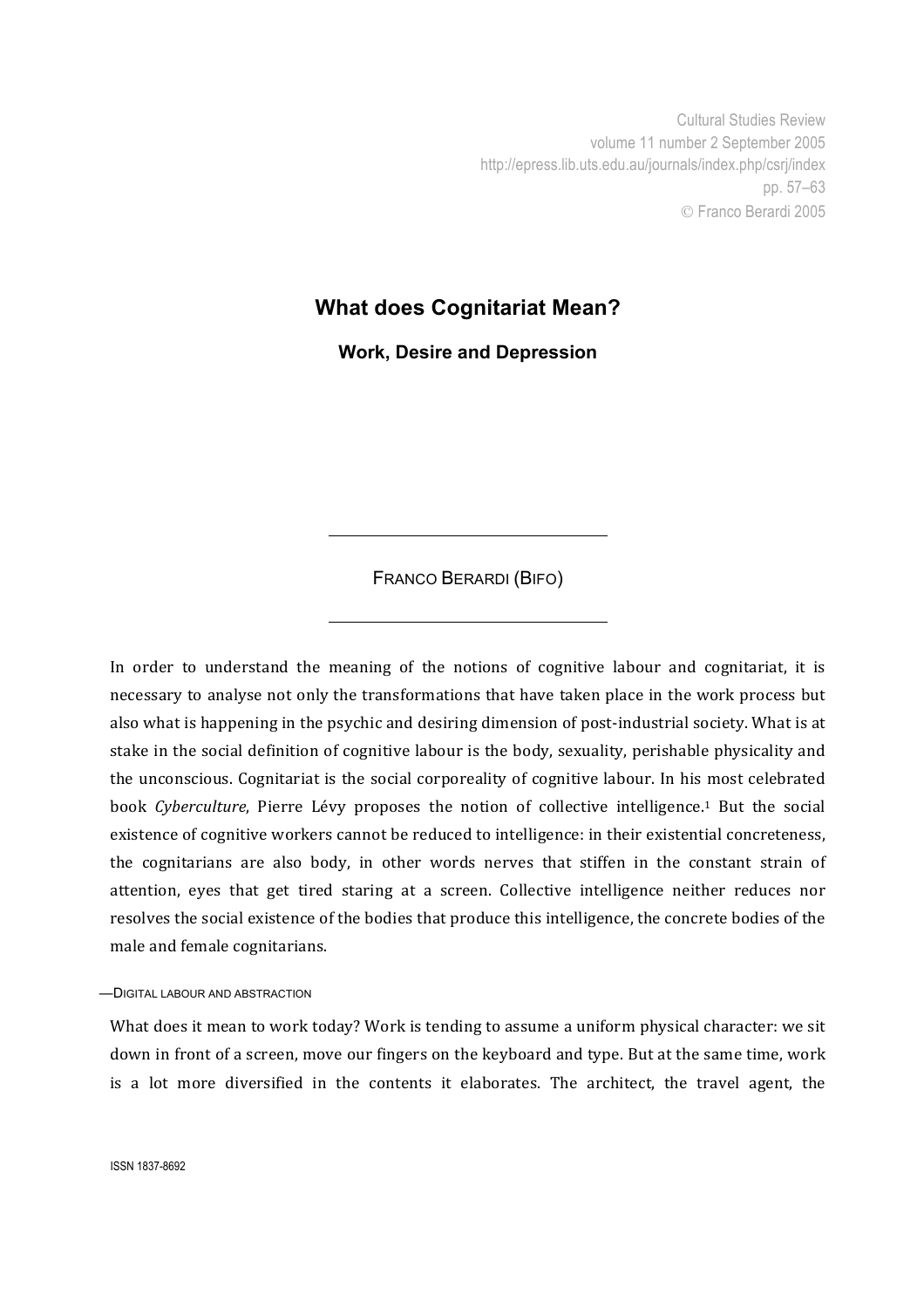programmer and the lawyer carry out the same physical gestures, but could never exchange jobs because each of them performs a specific, local task, one that is not communicable to someone who has not followed their particular educational cursus or to someone who is not familiar with that complex content of knowledges.

Mechanical industrial labour was characterised by the traits of substantial interchangeability and depersonalisation and as a consequence was perceived as something extraneous, a task that was performed solely because one received a salary in exchange. Dependent salaried work was a pure service of time.

Digital technologies open up an entirely new vista for work. In the first place, they modify the relationship between conception and execution, then the relationship between the intellectual content of work and its manual execution. Manual labour tends to be carried out by automatically controlled machine-assemblages, while the innovative labour that produces the greater part of value is to be found in cognitive labour. The material to be transformed is simulated by digital sequences. The content of labour becomes mental, but at the same time the limits of productive work become uncertain. The very notion of productivity becomes imprecise: the relationship between time and the quantity of value produced becomes difficult to stabilise, because not all the hours of a cognitive labourer are equal in terms of productivity.

The Marxian notion of abstract labour needs to be redefined. What does 'abstract labour' mean in the language of Marx? It signifies an extortion of time, without regard for its quality, without relation to the specific and concrete utility of the objects it creates. Industrial labour tended towards abstraction because its concrete utility was entirely irrelevant with respect to its function of economic valorisation.

Can we say that this progressive reduction to abstraction continues to operate in the era of infoproduction? In a certain sense yes; indeed, in a certain sense we can say that this tendency is amplified to the highest degree, because every residue of materiality and concreteness disappears from the labouring operation, and only the symbolic abstractions remain, bits, digits and differences of information, on which productive activity acts. We can say that the digitalisation of the work process has made all kinds of work equal from the physical and ergonomic point of view. We all do the same thing: we sit down in front of a screen and tap on the keys of a keyboard, and the automatic machines transform our activity into a television script, a surgical operation or a car. From a physical point of view there is no difference between a travel agent, a machine operator in the petrochemical sector, or a detective novelist, when they are carrying out their work.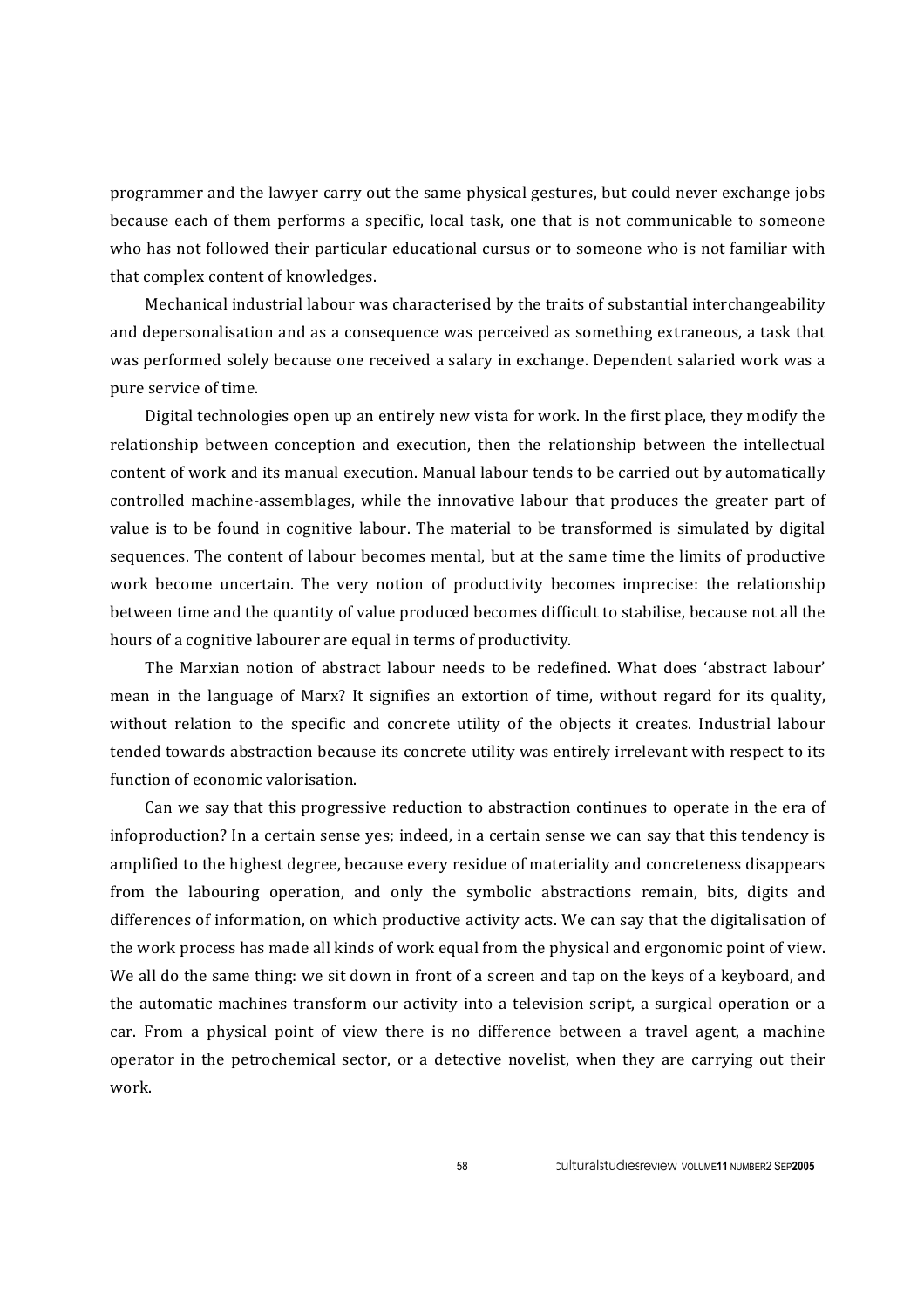And yet at the same time, work has become part of a mental process, the elaboration of signs dense with knowledge. It has become a lot more specific, a lot more specialised: the lawyer and the architect, the IT technician and the supermarket employee, are positioned in front of the same screen and tap on the same keys, but the one could never take the position of the other because the content of their elaborative activity is irreducibly different and untranslatable.

A chemical worker and a metal mechanics worker are engaged in labour that is totally different from the physical point of view, but a metal mechanics worker can acquire the operational knowledge for performing the job of the chemical worker in a few days, and vice versa. The more industrial labour is simplified, the more interchangeable it becomes. In front of the computer and connected to the same universal machine of elaboration and communication. human terminals all carry out the same physical movements, but the simpler their work becomes from the physical point of view, the less interchangeable become their bodies of knowledge, their capacities and their services.

Digitalised labour manipulates absolutely abstract signs, but its recombinant functioning is all the more specific, all the more personalised and therefore less and less interchangeable. As a consequence, high tech workers tend to consider their work as the most important, most singularised and most personalised part of their life—the exact opposite of the industrial worker's situation, for whom the eight hours of salaried service were a sort of temporary death from which one awoke only when the stop-work siren went off.

## —ENTERPRISE AND DESIRE

Only if we take this into account can we explain why, over the last two decades, disaffection and absenteeism have become totally marginal phenomena, whereas they were endemic in the late industrial period. The studies carried out by Juliet Schorr (*The Overworked American*) show that in the 1980s (and even more so in the 1990s) the average working time increased considerably. On average, every worker in the USA dedicated 148 more hours to work in 1996 than his or her colleague in 1973. The percentage of people who work more than 49 hours a week increased from 13 per cent in 1976 to almost 19 per cent in 1998 according to the US Bureau of Labour Statistics. As for managers, the percentage went up from 40 to 45 per cent.<sup>2</sup>

How can the conversion of workers from disaffection to adherence be explained? Certainly it can be explained by the political defeat that the working class suffered after the end of the seventies—a consequence of technological restructuring, the resulting unemployment and the violent repression of working class avant-gardes. But this is not enough. In order to fully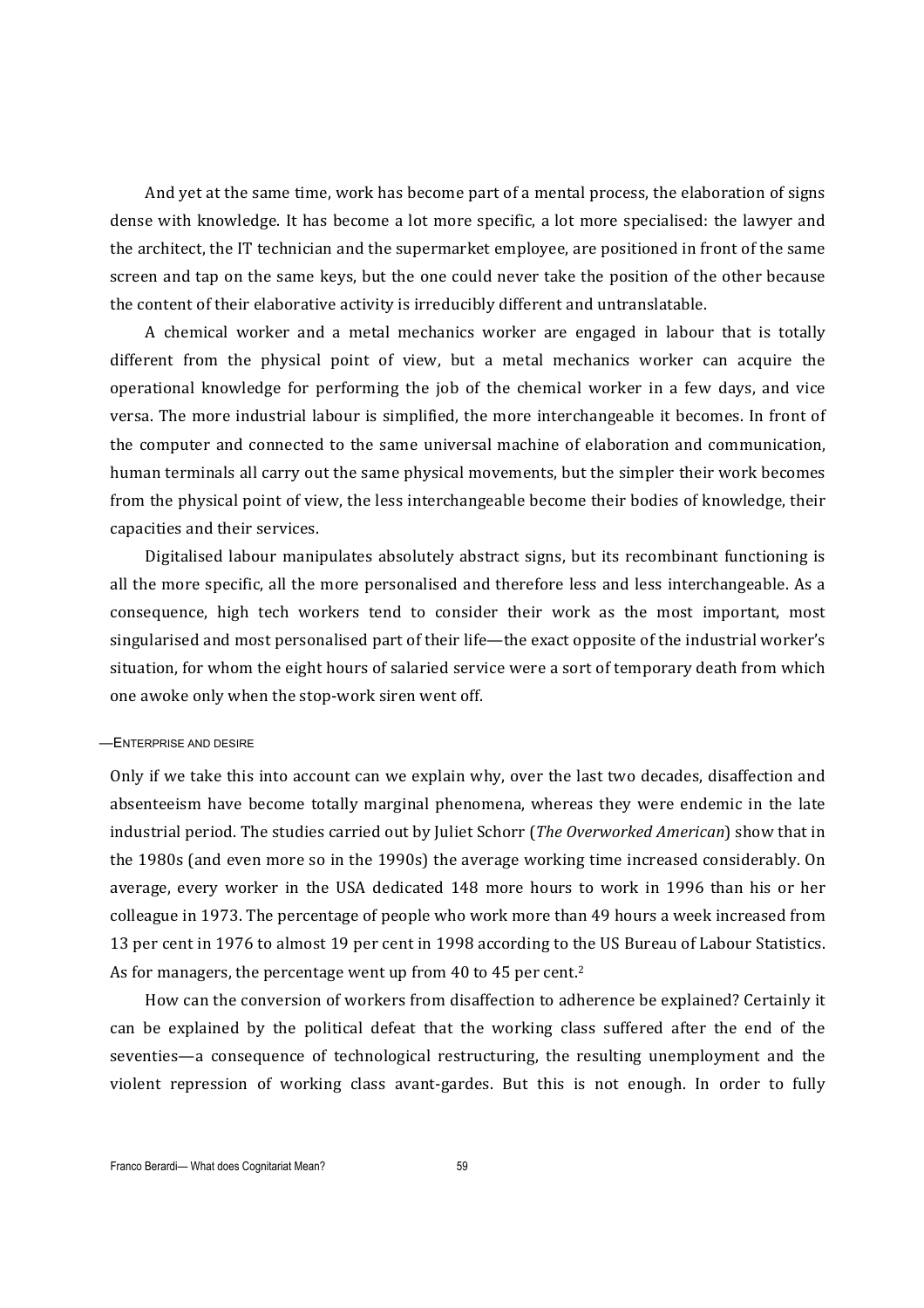understand the psychosocial change of attitude towards work, we need to take into account a decisive cultural mutation that is linked with the displacement of the social centre of gravity from the sphere of industrial labour to the sphere of cognitive labour.

Unlike the industrial labourer, the cognitive labourer considers work as the most important part of his or her life, no longer opposes the lengthening of the working day, and indeed tends to lengthen work-time of his or her own accord. And this happens for diverse reasons: above all, over the last decades the urban social community has become progressively less interesting and has been reduced to a dead wrapping of relations without humanity or pleasure. Sexuality and conviviality have been progressively transformed into standardised, regulated mechanisms, and the singular pleasure of the body has been progressively replaced by the anxiety-ridden need for identity. As Mike Davies shows in books such as *City of Quartz* and *Ecology of Fear*, the quality of existence has deteriorated from the affective and psychical point of view as a consequence of the rarefaction of community ties and their security-driven sterilisation.<sup>3</sup>

It seems that in human relations, in daily life, in affective communication, one finds less and less pleasure and less and less reassurance. A consequence of this dis-eroticisation of daily life is the investment of desire in work, understood as the sole space of narcissistic reaffirmation for an individuality used to seeing the other according to the rules of competition, that is, as a danger, an impoverishment, a limitation, rather than a source of experience, pleasure and enrichment.

The effect that has taken hold of daily life during the last decades is that of a generalised desolidarisation. The imperative of competition has become dominant in work, communication and culture, through a systematic transformation of the other into a competitor and thus an enemy. The principle of war has taken the commanding position in social life, in every instance of daily life and in every aspect of relationships. What is also decisive is the drastic worsening of the conditions of social protection provoked by twenty years of deregulation and dismantling of the public structures of assistance.

The more time we dedicate to acquiring the means of consumption, the less time remains for us to enjoy the actual world. The more we invest our nervous energies in acquiring the power to acquire, the less we can invest them in enjoyment. It is around this problem—completely neglected by economic discourse—that the question of happiness and unhappiness is played out in hypercapitalist society. In order to have more economic power (more money, more credit), we need to dedicate more and more time to socially ratified work. But this means we have to reduce the time of enjoyment and of experience; in short, we have to reduce life.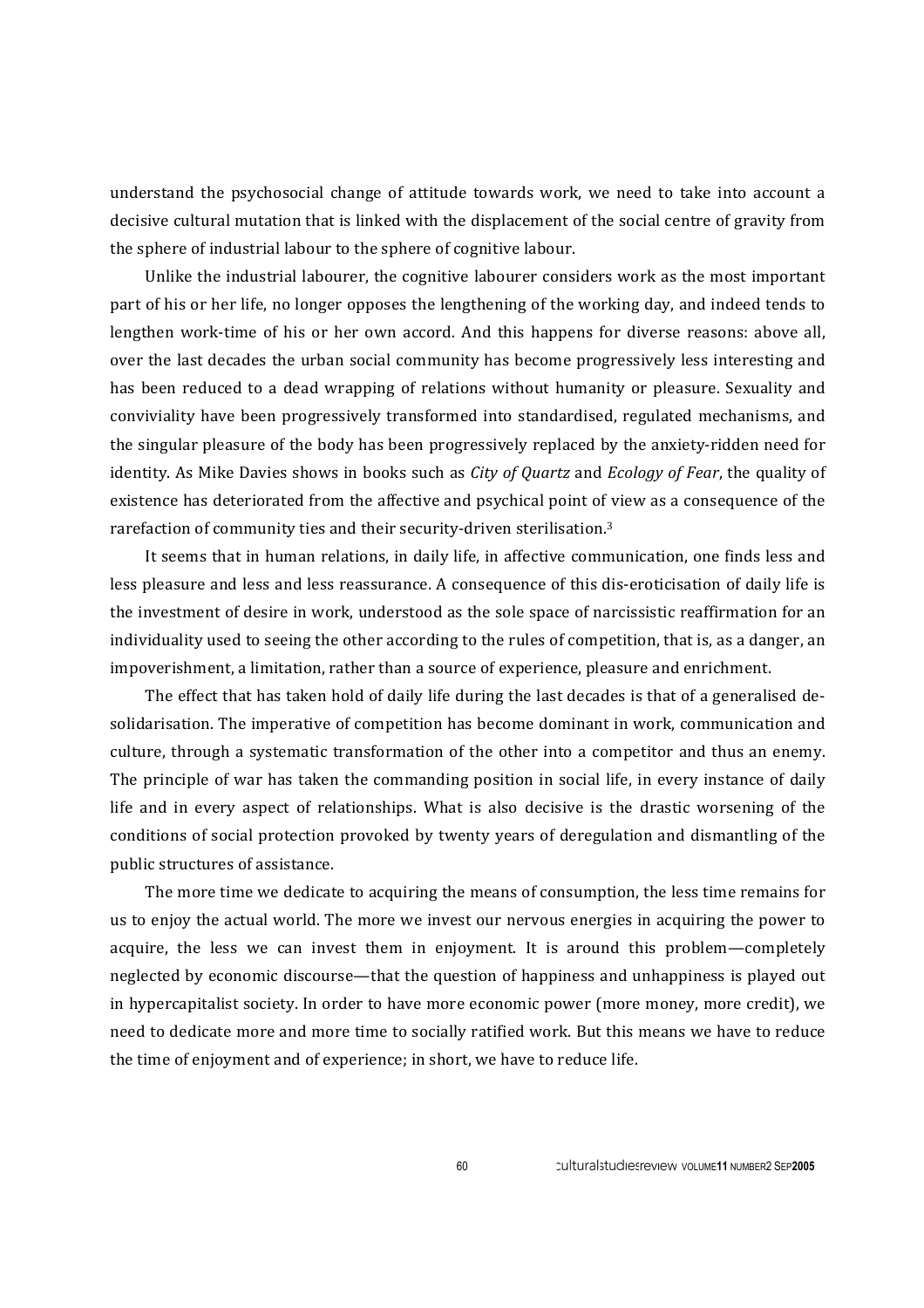Wealth defined as enjoyment diminishes in proportion to the increase of wealth as economic accumulation, for the simple reason that mental time is dedicated to accumulating rather than enjoying. Conversely wealth understood as economic accumulation increases when the dispersed pleasure of enjoyment is reduced. And the two possibilities conspire to produce the same effect: the expansion of the economic sphere coincides with a reduction of the erotic sphere. When things, bodies and signs enter into and become part of the semiotic model of the economy, the experience of wealth can only be actualised in a mediated, reflexive, deferred way. Wealth no longer consists in the enjoyment of the time of things, bodies and signs, but the accelerated and expansive production of their lack, transformed into an exchange value, transformed into anxiety. At this point it becomes possible to understand why work has acquired a central position in social affectivity: the liberal offensive has so devastated sociality that workers are obliged to accept the primordial bribe—work whenever and as much as the boss wants or sink into poverty. Moreover, the impoverishment of the social dimension and the dis-eroticisation of experience have made daily life so sad that work ends up seeming like the only tolerable condition. We reconcile ourselves with work because economic survival is becoming more difficult and metropolitan life is becoming so sad that we might as well exchange it for money.

## -PANIC-DEPRESSIVE SYNDROME AND COMPETITION

In his book called *La fatique d'être soi* [The Fatigue of Being Oneself], Alain Ehrenberg describes depression as a pathology with a strong social content, linked in particular to a situation characterised by competitiveness.

Depression began to assert itself when the disciplinary model of managing behaviour, the rules of authority and the respect for taboos that assigned a destiny to social classes and sexes, gave way to norms that incite everyone to individual initiative, exhorting them to become themselves. Because of this new normativity, the entire responsibility for our lives is located inside each of us. Depression thus presents itself as a sickness of responsibility in which the feeling of insufficiency dominates. The depressive is not up to the mark, is tired of having to become his or herself.<sup>4</sup> Depression is intimately linked to the ideology of self-fulfilment and the happiness imperative. And depression is also a way of identifying, in the language of psychopathology, a kind of behaviour that wasn't clearly identifiable as pathological outside of the competitive, productivist and individualistic context. According to Ehrenberg: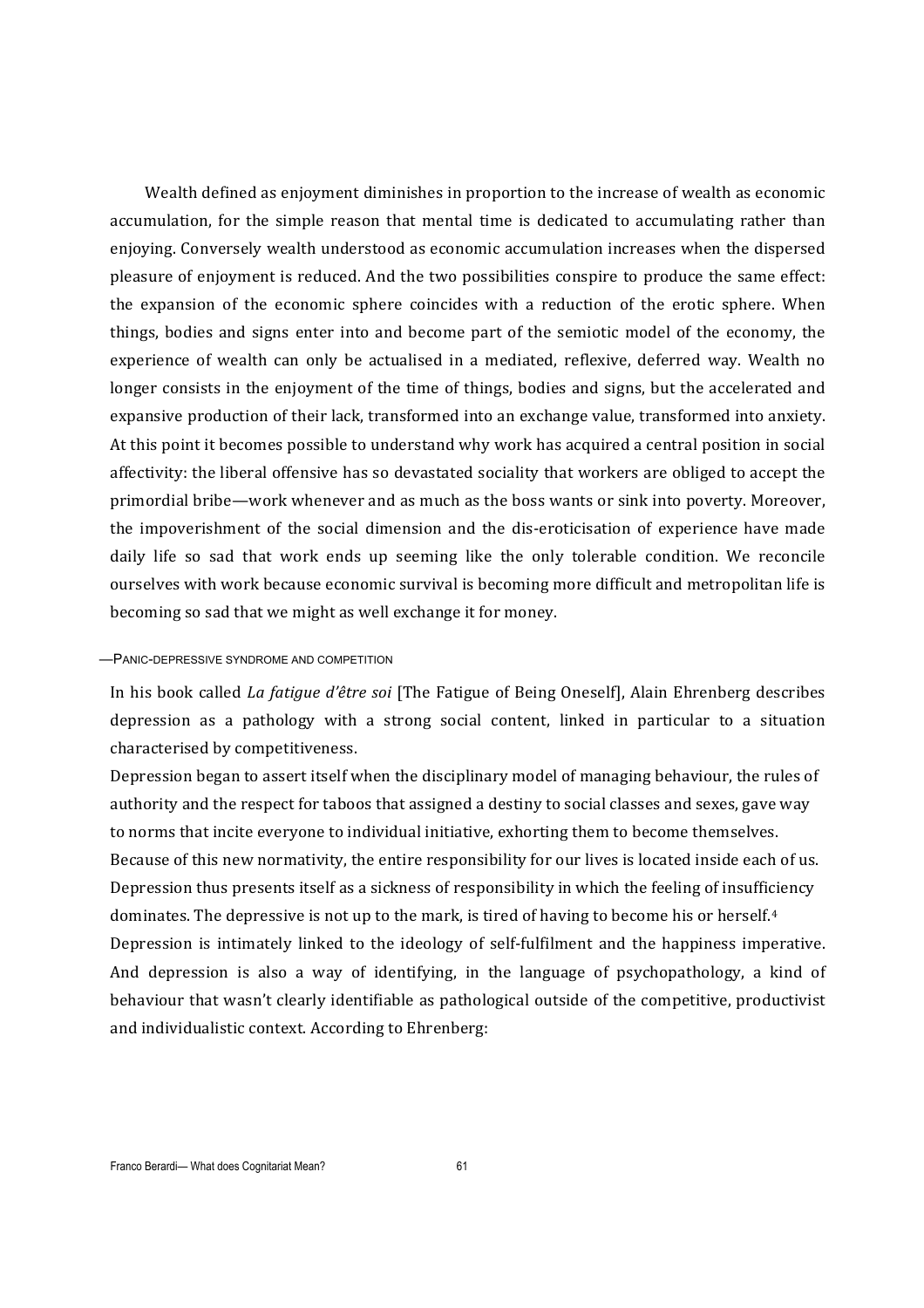Depression enters into a problematic where what dominates is not so much emotional pain as inhibition, slowing down and asthenia: the ancient sad passion is transformed into an obstacle to action in a context where individual initiative becomes the measure of the person.<sup>5</sup> Competitiveness involves a high-risk narcissistic stimulation because naturally, in a competitive situation (like that of the capitalist economy in general, but in a particularly accentuated way, like that of the new economy), the contenders are many and the elect are few, while the social norm doesn't recognise the possibility of failure since this is identified as a psychopathological category. There is no competition without defeat, without failure, but the social norm cannot recognise the normality of failure without putting into doubt its ideological foundations, without putting into doubt its economic efficiency.

The use of psychostimulant or anti-depressive substances is naturally the other face of the new economy. How many workers of the new economy survive without Prozac, without Zoloft or without cocaine? The habituation to psychotropic substances, those that can be bought in a pharmacy and those that can be bought on the black market, is a structural element of the psychopathogenic economy. When the fundamental psychological imperative of social interaction is that of economic competition, the conditions of mass depression are being created. This is effectively what is happening before our very eyes.

Social psychologists observe that panic and depression have become endemic over the last few decades. Panic is a syndrome that psychologists know little about because it seems that in the past crises of this sort were quite rare. The panic syndrome has only recently been diagnosed as a specific phenomenon and it is with great difficulty that its physical and psychic causes are being identified. It is with even greater difficulty that an adequate therapy for this syndrome is being identified. I don't claim to provide an explanation, much less a solution, for the pathological problem represented by this syndrome. I restrict myself to a few reflections on what panic signifies. Panic is the feeling we experience when, confronted with the infinity of nature, we feel overwhelmed, incapable of accepting into our consciousness the infinite array of stimuli that the world arouses in us. The etymology, in effect, comes from the Greek word signifying 'everything that exists' (pan), and the divinity who went by this name made his presence felt as the bearer of a sublime madness, as James Hillman writes in his 'Essay on Pan'.<sup>6</sup> But in the social context of competitive society, where all energies are mobilised towards a position of supremacy, and in the technological context of constant acceleration of the rhythms of the global machine, panic becomes a social effect of the constant expansion of cyberspace with respect to the limited performance capacities of the individual brain and with respect to cybertime.